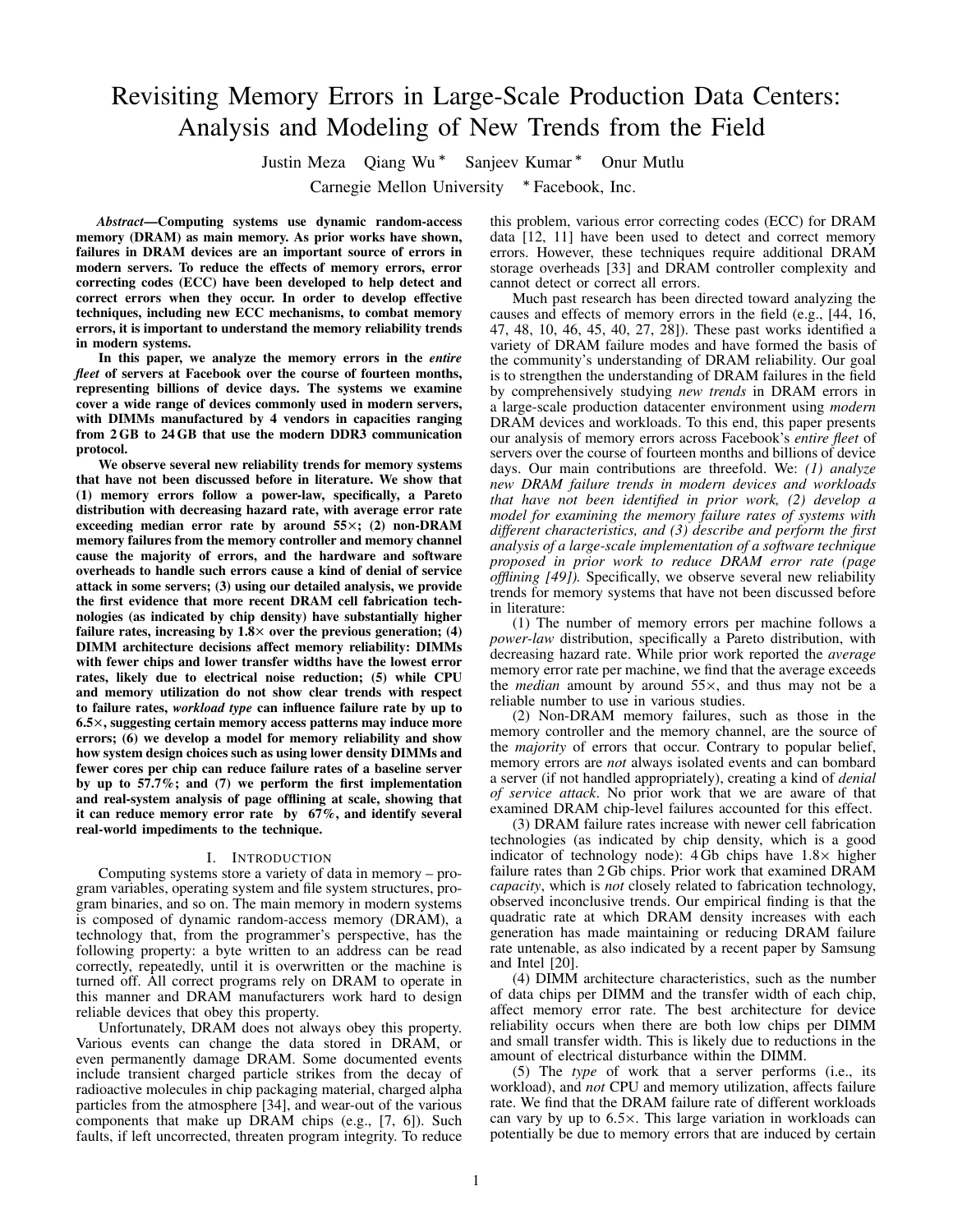access patterns, such as accessing the same memory location in rapid succession, as shown in controlled studies in prior work [23].

(6) We develop a model for quantifying DRAM reliability across a wide variety of server configurations and show how it can be used to evaluate the server failure rate trends for different system designs. We show that using systems with lower density DIMMs or fewer CPUs to access memory can reduce DRAM failure rates by 57.7% and 34.6%, respectively. We make this model publicly available at [1].

(7) We describe our implementation of page offlining [49] at scale and evaluate it on a fraction (12,276) of the servers that we examine. We show that it can reduce memory error rate by around 67%. While prior work reported larger error rate reductions in simulation [16], we show that real-world factors such as memory controller and memory channel failures and OS-locked pages that cannot be taken offline can limit the effectiveness of this technique.

# II. BACKGROUND AND METHODOLOGY

## *A. Server Memory Organization*

Modern servers have one or two processor chips that are connected to DRAM via several memory *channels* that are operated in parallel. Attached to each channel are *dual inline memory modules (DIMMs)* that provide an interface for accessing data stored across multiple DRAM chips. Processors use the *double data rate (DDR)* protocol to communicate with DIMMs. Chips on a DIMM are logically organized into *ranks* and chips within a rank are operated in lockstep. Chips contain multiple *banks* that are operated in parallel. Each bank is organized into *rows* (typically 16 K to 64 K) and *columns* (typically 2 K to 4 K). At the intersection of a row and a column is a DRAM *cell*, which stores a single bit of data. We refer the reader to [24, 26, 29, 25] for more information on DRAM organization and operation.

## *B. Memory Errors and Their Handling*

As prior works have shown, DRAM errors occur relatively commonly due to a variety of stimuli [34, 44, 16, 47, 48, 10, 46, 6, 27, 45, 30, 23, 21]. To protect against such errors in servers, additional data is stored in the DIMM (in a separate DRAM chip) to maintain *error correcting codes (ECC)* computed over data. These codes can detect and correct a small number of errors. For example, *single error correction, double error detection (SEC-DED)* is a common ECC strategy that can detect any 2 flipped bits and correct 1 flipped bit per 64 bits by storing an additional 12.5% of ECC metadata. An error that can be corrected by ECC is called a correctable error (CE); an error that cannot be corrected by ECC, but which can still be detected by ECC, is called an uncorrectable error (UCE).

The processor's *memory controller* orchestrates access to the DRAM devices and is also responsible for checking the ECC metadata and detecting and correcting errors. While detecting errors does not add overhead when performing memory accesses, correcting errors can delay a memory request and disrupt a system. As an example, on the systems that we examine, when an error is corrected, the CPU raises a hardware exception called a *machine check exception (MCE)* which must be handled by the processor.

When an MCE occurs, the processor stores information about the memory error in special registers that can be read by the operating system. This information includes the physical address of the memory access when the error occurred and what type of memory access (e.g., read or write) was being performed when the error occurred. Note that memory errors do not only occur in DRAM chips: memory errors can occur if the memory controller fails or if logic associated with transmitting data on a memory channel fails.

We distinguish between *errors* and *faults*. A fault refers to the underlying cause of an error, such as a DRAM cell that no longer reliably stores data. An error is the manifestation of a fault. A hard, or permanent, fault causes an error every time the fault is exercised. A soft, or transient/intermittent, fault causes an error only some of the times the fault is exercised.

# *C. The Systems*

We examined all of the DRAM devices in Facebook's server fleet, which have operational lifetimes extending across four years and comprise billions of device days of usage. We analyzed data over a fourteen month period. We examined six different system types with hardware configurations based on the resource requirements of the workloads running on them. Table I lists the workloads and their resource requirements. The workloads perform a diverse set of operations including web serving, caching [41], database management [18], video and image processing/storage [50, 37], and messaging routing/storage. The detailed specifications for the base server platforms that we examine have been published as part of the Open Compute Project [2]. For example, typical servers can support two Intel Xeon CPUs, 16 DIMM slots, and 1 HDD [2]. The resource requirements in Table I refer to the relative number of processor cores, memory capacity, and storage capacity for servers for each type of workload.

Note that each server runs a single type of workload. All the servers configured for a particular workload type have equivalent minimum capabilities, and, in general, a workload can be run on any of them.

TABLE I: The workloads we examine and their resource requirements.

| Workload      | Resource requirements |        |         |  |
|---------------|-----------------------|--------|---------|--|
|               | Processor             | Memory | Storage |  |
| Web           | High                  | Low    | Low     |  |
| Hadoop [4]    | High                  | Medium | High    |  |
| Ingest $[18]$ | High                  | High   | Medium  |  |
| Database [18] | Medium                | High   | High    |  |
| Memcache [41] | Low                   | High   | Low     |  |
| Media [50]    | Low                   | Low    | High    |  |

The memory in these systems covers a wide range of devices commonly used in servers. The DIMMs are manufactured by 4 vendors in capacities ranging from 2 GB to 24 GB per DIMM. DDR3 is the protocol used to communicate with the DIMMs. The DIMM architecture spans devices with 1, 2, and 4 ranks with 8, 16, 32, and 64 chips. The chip architecture consists of 8 banks with  $16K$ ,  $32K$ , and  $64K$  rows and  $2K$  to 4 K columns, and has chips that transfer both 4 and 8 bits of data per clock cycle. We analyze three different chip densities of 1 Gb, 2 Gb, and 4 Gb, which are closely related to DRAM fabrication technology.

The composition of the modules we examine differs from prior studies (e.g., [44, 16, 47, 48, 10, 45, 40]) in three ways: (1) it consists of a current DRAM access protocol (DDR3, as opposed to older generation protocols with less aggressive memory bus clock frequencies, such as DDR and DDR2 in [44]); (2) it consists of a more diverse range of DRAM device organizations (e.g., DIMMs with a variety of ranks, chips, rows, and columns versus the more homogeneous DIMMs of [44, 16, 47, 48, 10, 45]); and (3) it contains DIMMs with characteristics that have never been analyzed at a largescale (such as density, number of chips, transfer width, and workload).

Some of the systems we examined had hardware memory scrubbing [36] enabled, which would cause the memory controller to traverse memory, detecting (but not correcting) memory errors in order to help determine faulty locations in memory. The hardware scrubber was enabled only when the machine entered a low enough idle state, so the scrubbing rate of machines varied.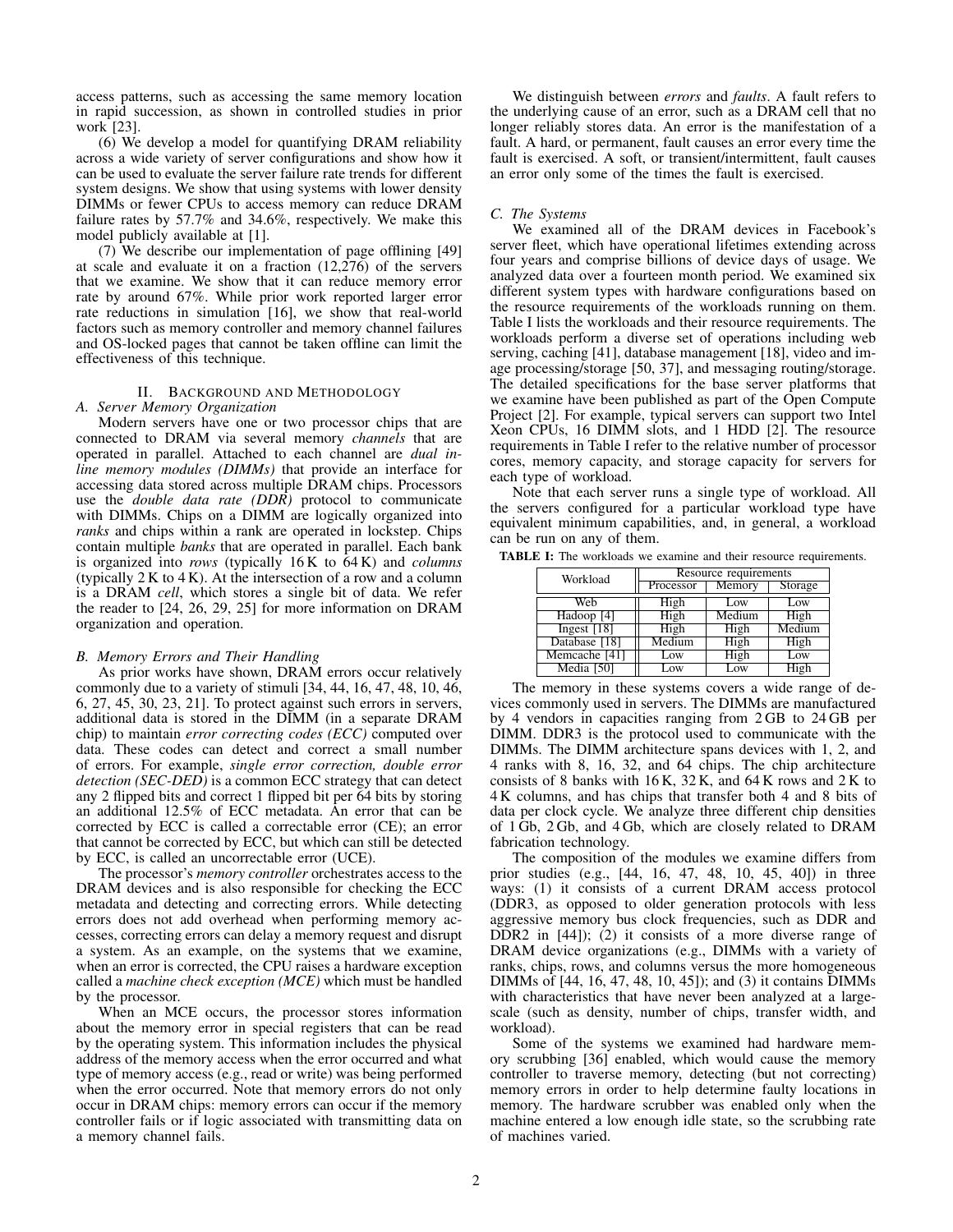#### *D. Measurement Methodology*

We use the mcelog Linux kernel module to log memory errors in a file. We do this for every machine in the fleet. For each correctable memory error, we collect: (1) a time stamp of when the error occurred; (2) the physical address that was being accessed when the error occurred; (3) the server name; (4) the socket, channel, and bank the physical address is located on; and (5) the type of memory access being performed when the error occurred (e.g., read or write). Uncorrectable errors will halt the execution of the processors on the machines we examine, causing a system crash. While we do not have detailed information on uncorrectable errors, we are able to measure their occurrence by examining a separate log of them that is kept in non-volatile memory on the system boards that we examine. We use a collector script to retrieve log data and parse it into a form that can be curated in a Hive [5] table. This process is done in real time every ten minutes.

In addition to information about the correctable errors that occur, we also collect information on systems that had errors (e.g., CPU utilization and system age; see Table II for details). This process is done in a separate step.

The scale of the systems we analyzed and the amount of data being collected posed challenges for analysis. To process billions of device days of information, we used a cluster of machines to perform a parallelized aggregation of the data using MapReduce jobs. This resulted in a set of statistics for each of the devices we analyzed. We then processed this summary data in R [3] to collect our results.

#### *E. Analytical Methodology*

When we analyze the reliability trends with respect to a system characteristic (e.g., chip density or CPU utilization), we group systems into buckets based on the particular characteristic and plot the failure rate of the systems in each bucket. When performing bucketing, we round the value of a device's characteristic to the nearest bucket and we eliminate buckets that contain less than 0.1% of the systems analyzed in order to have a statistically significant sample of systems in our measurements. We show the 95th percentile confidence interval for our data when relevant.

Due to the size of the fleet, we could not collect detailed information for all the systems *without* errors (we *do* collect detailed information for every system *with* errors). So, in Sections IV and V, instead of examining the *absolute* failure rate among different types of servers, we examine the *relative* failure rate compared to a more manageable size of servers that we call the *control group*. The servers in the control group are uniformly randomly selected from among all the servers that did not have errors, and we collected detailed information on the servers in this group.

Note that such a selection process preserves the distribution of server types in the underlying fleet, and our analysis in Sections IV and V can be considered as being performed on a "scaled down" version of the fleet. The size of the control group was chosen to be equal to the size of the error group, and the sizes of these groups were sufficiently large to be statistically significant. We bucket servers in each group based on their value for a given characteristic (e.g., age) and plot the fraction of failed servers compared to operational servers in each bucket, which we call the *relative server failure rate*. With this metric, we can perform *relative comparisons* between failure rates that we compute for different factors, but the absolute values for the metric do not have any substantial meaning. We find that the *relative* failure rates we examine are in the range  $[0, 1]$ , and we plot our data within this range. In Sections IV and V, when we refer to *failure rate* we mean *relative server failure rate* and as a reminder that our data should not be confused with absolute failure rates, we label our graphs with *relative server failure rate*.

## III. BASELINE STATISTICS

We will first focus on the overall error rate and error distribution among the systems that we analyze and then examine correlations between different factors and failure rate.

#### *A. Incidence Error Rate and Error Count*

Figure 1 shows the monthly incidence error rate for memory over a span of fourteen months. The *incidence error rate* is the fraction of servers in the fleet that have memory errors compared to the total size of the fleet.<sup>1</sup> We observe three trends with respect to incidence error rate.



Fig. 1: Timeline of correctable and uncorrectable errors.

First, correctable errors occur relatively commonly each month, affecting 2.08% of servers on average. Though such errors do not corrupt data, they do reduce machine performance due to the hardware required to reconstruct the correct data. While a single correctable error may not be very noticeable, a large number of correctable errors could lead to performance degradation. We examine the distribution of the number of correctable errors among machines at the end of this section.

To compare against prior work, we measured the correctable error incidence rate over the course of twelve months (7/13 up to and including 7/14, excluding 1/14) and found that, cumulatively across all months, around 9.62% of servers experience correctable memory errors. This is much lower than the yearly correctable error incidence rate reported in work from the field seven years ago (32.2% in Table 1 in [44]) and comparable with the 5.48% to 9.10% failure rate reported in more recent work [48] from two years ago. Thus, though the overall correctable error incidence rate may have *decreased* over the better part of a decade of device improvements, our measurements corroborate the trend that *memory errors are still a widespread problem in the field*.

In addition, we find that the correlation between a server having a correctable error in a given month, depending on whether there were correctable errors observed in the previous month is 31.4% on average. In comparison, prior work from the field found around a 75% correlation in correctable errors between two consecutive months [44]. Our lower observed amount of correlation is partially due to how memory errors are *handled* in the servers we evaluate: servers were flagged for memory repair if they had more than 100 correctable errors per week, whereas prior work (e.g., [44]) *only* replaced components with *uncorrectable* errors. Under our more aggressive/proactive repair policy, we find that on average around 46% of servers that have errors end up being repaired each month. As a result, in contrast to prior work, we find that a majority (69.6%) of the machines that report errors each month are *not* repeat offenders from the previous month.

Second, the rate of uncorrectable errors is much smaller than the rate of correctable errors, with uncorrectable errors affecting 0.03% of servers each month on average. Recall

<sup>&</sup>lt;sup>1</sup>Correctable error data for January 2014 (1/14) is not available. Note that if a server has multiple errors in multiple months, it will be represented in multiple data points.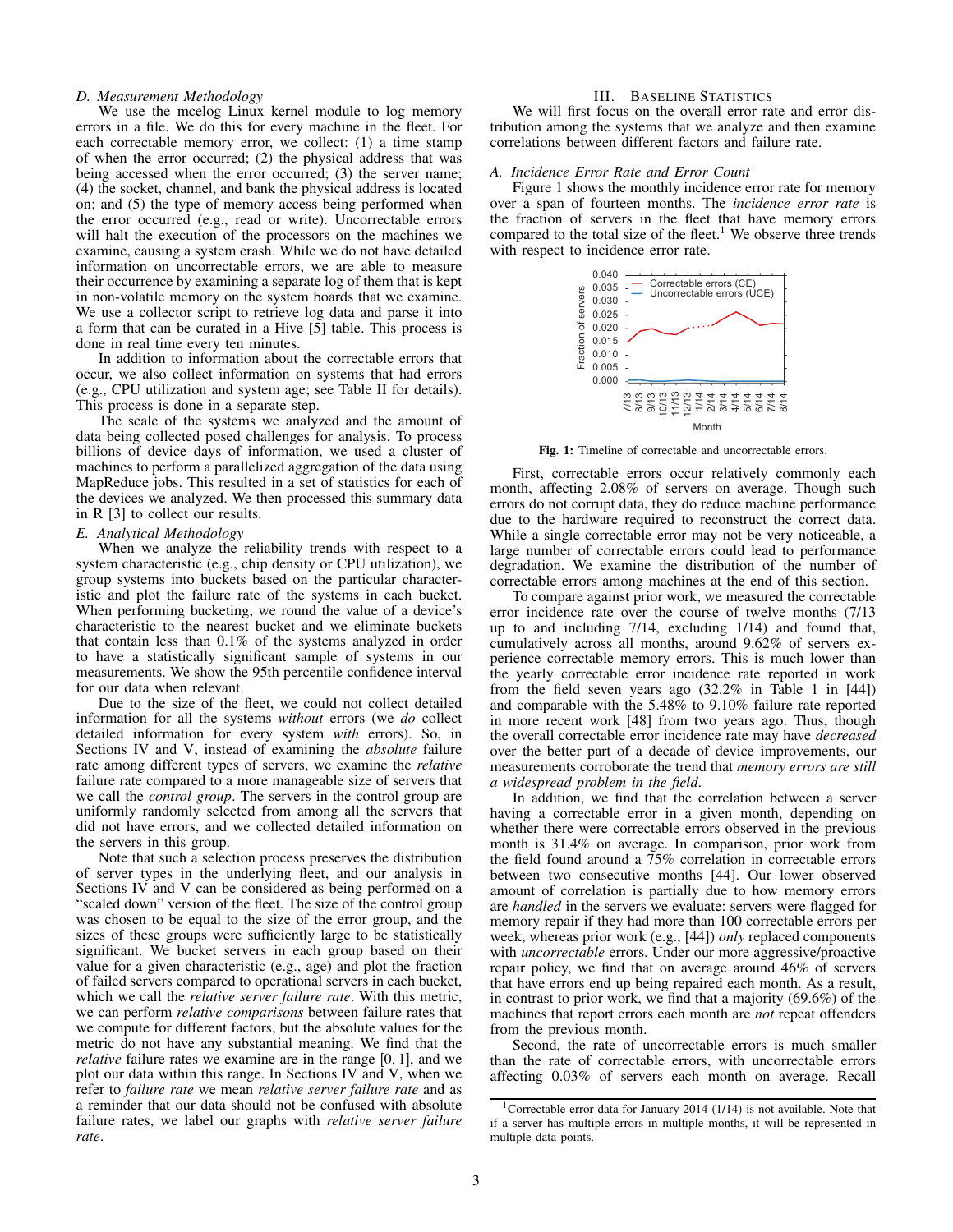that uncorrectable errors cause a server to crash, increasing downtime and potentially causing data loss. Therefore, it is desirable to decrease the rate of uncorrectable errors as much as possible.

Schroeder et al. conjectured that repair policies "where a DIMM is replaced once it experiences a significant number of correctable errors, rather than waiting for the first uncorrectable error" could reduce the likelihood of uncorrectable errors [44]. To test this hypothesis in the field on our systems that are repaired with more than 100 correctable errors, we compare the rate of uncorrectable errors relative to the rate of correctable errors, in order to control for the change in rate of correctable errors between the two studies. Interestingly, in Schroeder et al.'s study, uncorrectable error rate was only  $25.0\times$  smaller than the correctable error rate, while in our study it is  $69.3 \times$  smaller. If more aggressive repair policies indeed lead to higher server reliability, then our results suggest that uncorrectable error rate can be lowered by up to  $2.8 \times$  (i.e.,  $69.3 \times / 25.0 \times$ ). This is achieved by repairing around 46% of the machines with errors (those with more than 100 correctable errors). System designers must decide whether the benefit in reduction of potential data loss is worth the increase in repair rate.

Third, the incidence error rate for correctable errors fluctuates little (its standard deviation is  $\pm 0.297\%$ ) and is relatively stable over the fourteen months that we examined. Uncorrectable errors also remain low in comparison to correctable errors (with a standard deviation of  $\pm 0.018\%$ ). We attribute the low standard deviation in error behavior over time to the large population size that we examine.

Figure 2 (left) shows the distribution of correctable errors among servers that had at least one correctable error. The x axis is the normalized device number, with devices sorted based on the number of errors they had during a month. The y axis shows the total number of errors a server had during the month in log scale. Notice that the maximum number of logged errors is in the millions. We observe that a small number of servers have a large number of errors. For example, the top 1% of servers with the most errors have over 97.8% of all observed correctable errors. We also find that the distribution of number of errors among servers is similar to that of a power-law distribution with exponent  $-2.964$ . Prior work observed that some failed devices, such as the memory controller or bus, can account for a large number of errors (e.g., [45]), though the *full distribution* of errors has *not* been quantified before.



Fig. 2: The distribution of memory errors among servers with errors (left) resembles a power-law distribution. Memory errors also follow a Pareto distribution among servers with errors (right).

Figure 2 (right) shows the probability density distribution of correctable errors. The x axis is the number of errors per month and the y axis is the probability of a server having at least that many errors per month. A Pareto distribution (a special case of the power law) has been fit to the measured data. Similarly to many past works that have found decreasing hazard rates in the behavior of systems (e.g., Unix process lifetimes [14], sizes of files transferred through the Web [8, 9], sizes of files stored in Unix file systems [17], durations of FTP transfers in the

Internet [42], CPU requirements for supercomputing jobs [43], and memory access latencies [22]), we find that the distribution of errors across servers follows a Pareto distribution, with a decreasing hazard rate. This means, roughly, that the more errors a server has had so far, the more errors it is expected to have.<sup>2</sup>

Quantifying the skewed distribution of correctable errors is important as it can help diagnose the severity of a memory failure relative to the population. For comparison, Schroeder et al. reported a mean error rate of 22,696 correctable errors per server per year (Table 1 in [44]), or 1,891 correctable errors per server per month. Without knowing the underlying distribution, however, it is not clear whether *all* servers had such a large number of errors each month or whether this average is dominated by a small number of outliers (as we observe here).

If we compute the mean error rate as in prior work, we observe 497 correctable errors per server per month. However, if we examine the error rate for the *majority* of servers (by taking the median errors per server per month), we find that most servers have at most 9 correctable errors per server per month.<sup>3</sup> In this case, using the mean value to estimate the value for the majority overestimates by over 55x. We therefore conclude that, for memory devices, the skewed nature in which errors are distributed among devices call for the full distribution to be examined. Doing so reveals that memory errors follow a powerlaw distribution, which can be used to accurately assess the severity of machine failures. Therefore, we hope future studies that use error data from the field take into account the new distribution we observe and openly provide.

In addition, we found that hardware scrubbing detected 13.1% of the total number of errors. While we did not monitor how many servers employed scrubbing, we observed that 67.6% of the servers with errors detected at least one error through scrubbing. We do not have detailed memory access information, so the interaction between scrubbing and different workloads is not clear, and requires further examination.

#### *B. Component Failure Analysis*

Memory errors can occur due to failures in a DRAM device as well as if the memory controller in the processor fails or if logic associated with transmitting data on a memory channel fails. While prior work examined DRAM chip-level failures ([16, 47, 48]) and memory controller/channel failures ([45]) *separately*, no prior work has comprehensively examined failures across the *entire memory system*.

We adopted a methodology for classifying component failures similar to prior work (e.g., [16, 47, 48, 45]). We examined all of the correctable errors across the fleet each month. We began by determining each correctable error's corresponding processor socket, memory channel, bank, row, column, and byte offset. Then, we grouped errors based on the component that failed and caused the error to occur. For grouping errors by components, we used the following criteria:

**Socket.** If there were  $> 1$  K errors across  $> 1$  memory channel connected to the same processor socket, we classified those errors as being caused by a socket failure. The  $> 1$  K error threshold was chosen so as to ensure that the failures we classify are not due to a small number of independent cell failures. To make sure this was the case, we cross-referenced repair logs of the servers classified with failed sockets and found that 50% of them had a large number of errors that required replacing the

<sup>&</sup>lt;sup>2</sup>Note that one can take advantage of this property to potentially predict which servers may have errors in the future. We leave this for future work. For more information on the Pareto distribution, decreasing hazard rate, and their properties, we refer the reader to [22, 13].

<sup>&</sup>lt;sup>3</sup>Concurrent work by Sridharan et al. [46] makes a similar observation, though we quantify and provide a model for the *full distribution* of errors per server.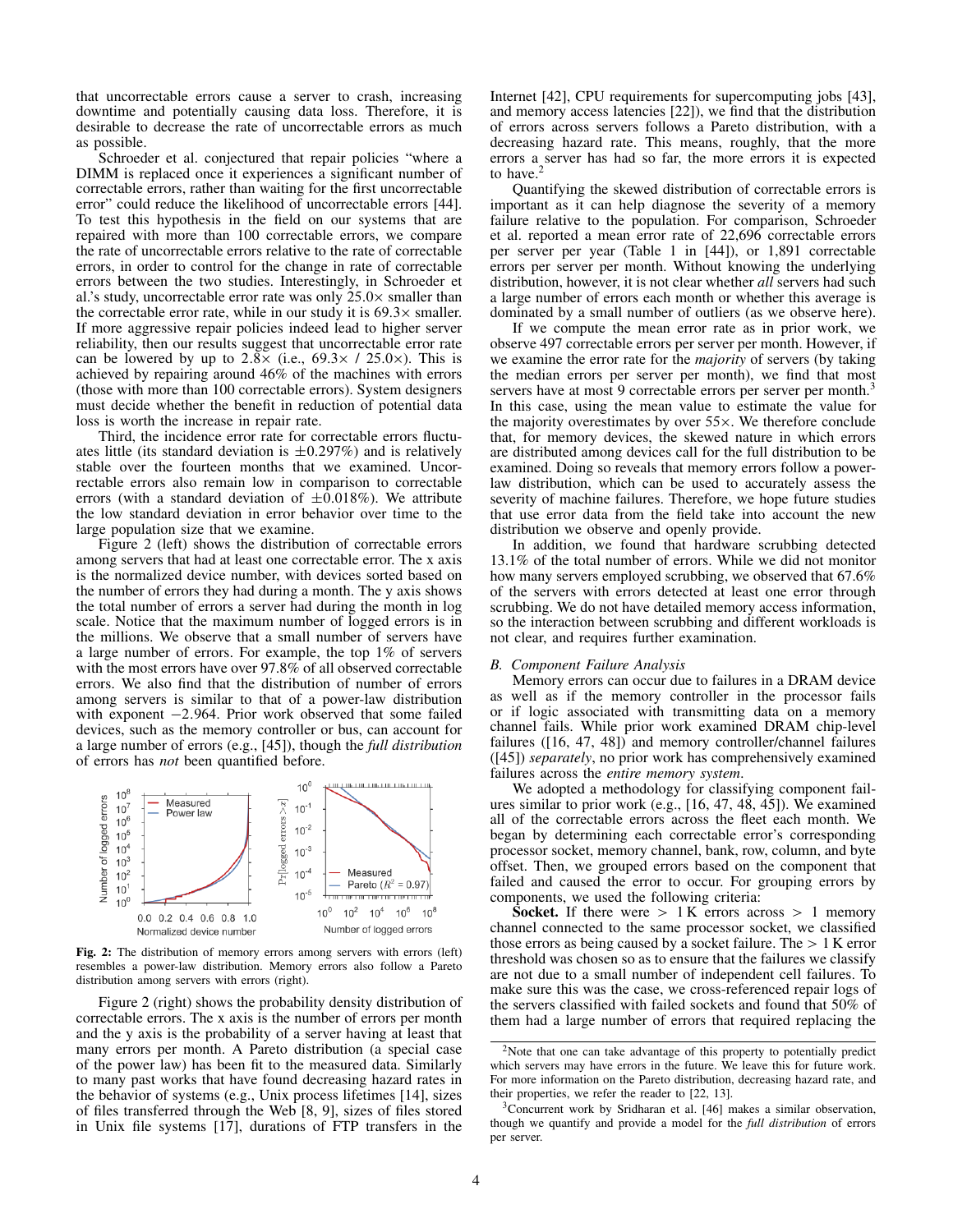processor to eliminate the errors and 50% contained intermittent bursts of errors that caused the server to become unresponsive for long periods of time – both of these are characteristics of failed sockets that can generate a large number of machine check exceptions, as observed in prior work [45].

Channel. After excluding the above errors, if there were  $> 1$  K errors across  $> 1$  DRAM banks connected to the same memory channel, we classified the channel as having failed. Similar to sockets, we cross-referenced repair logs for servers classified with failed channels and found that 60% of the servers with failed channels did not have any logged repair action (replacing or reseating the DIMM), suggesting that these failures were transient, potentially caused by temporary misalignment of the transmission signal on the channel. The other 40% of servers required DIMMs to be replaced, suggesting permanent failures related to the channel transmission logic (e.g., the I/O circuitry) within the DIMM.

Bank. After excluding the above errors, we repeated the procedure for banks, classifying a bank as having failed if it had  $> 1$  K errors across  $> 1$  row. Note that our study examines monthly failure trends, and we assume that multiple row failures in the same bank in the same month may be more indicative of a bank failure than multiple independent row failures in the bank.

**Row.** After excluding the above errors, we classified a row as having failed if  $> 1$  column in the same row had errors.

Column. After excluding the above errors, we classified a column as having failed if  $> 1$  error occurred in the same column.

Cell. After excluding the above errors, we classified a cell as having failed if  $> 1$  error occurred in the same byte within 60 seconds. We chose this amount of time because we found that 98.9% of errors at a particular byte address had another error at the same address within 60 seconds if they ever had an error at the same byte address again in the same day.

Spurious. After excluding the above errors, we are left with what we term *spurious* errors. These errors are isolated to individual cells that do not share a common failed component and do not repeat in a short amount of time. Potential causes of these errors include alpha particle strikes from the atmosphere or chip packaging [34] and cells with weak or variable charge retention times [30, 21, 20].

Figure 3 shows the fraction of logged errors each month that are attributed to different types of failures. Error bars show the standard deviation between months.



Fig. 3: How errors are distributed among different memory components. Error bars signify the variation in total errors from month to

Fig. 4: The fraction of failed servers that had each type of memory component failure.

Sockets and channels generate the most errors when they fail, 63.8% and 21.2% of all errors each month, respectively. This is because when these components fail, they affect a large amount of memory. Compared to a prior work that examined socket (memory controller) and channel failures [45] (but did not examine DRAM chip-level failures), we find that our systems have  $2.9\times$  more socket errors and  $5.3\times$  more channel errors. This could be due to differences in the server access patterns to memory or how quickly servers crash when experiencing these types of failures.

That sockets and channels cause a large number of errors when they fail helps explain the skew in the distribution of errors among servers (Figure 2, left). For example, servers with socket failures had the highest number of errors in the distribution. This large source of errors, if not controlled for, can confound memory reliability conclusions by artificially inflating the error rates for memory and creating the appearance of more DRAM chip-level failures than in reality. Besides the work that only measured socket and channel failures, but *not* DRAM chiplevel failures ([45]), we did not find mention of *controlling for socket and channel errors* in prior work that examined errors in the field (e.g., [44, 16, 47, 48, 10, 27, 28]).

We observe that DRAM chip-level (banks, rows, columns, cells, and spurious) failures contribute a relatively small number of errors compared to sockets and channels: 6.06%, 0.02%, 0.20%, 0.93%, and 7.80%, respectively. This is because when these components fail, they affect only a relatively small amount of memory. Based on these findings, to help with the diagnosis of memory failures, we recommend that memory error classification *should always* include components such as sockets and channels.

So far, we have examined how component failures are related to the number of *errors* reported. We next turn to how component failures *themselves* (the underlying source of errors) are distributed among servers. Figure 4 shows what fraction of servers with correctable errors each month have each type of failure that we examine. We plot error bars for the standard deviation in fraction of servers that report each type of error between months, though we find that the trends are remarkably stable, and the standard deviation is correspondingly very low (barely visible in Figure 4).

Notice that though socket and channel failures account for a large fraction of errors (Figure 3), they occur on only a small fraction of servers with errors each month: 1.34% and 1.10%, respectively (Figure 4). This helps explain why servers that have socket failures often appear unresponsive in the repair logs that we examined. Socket failures bombard a server with a large flood of MCEs that must be handled by the operating system, essentially creating a kind of *denial of service attack* on the server. Systems that have these type of failures have been observed to appear unresponsive for minutes at a time while correcting errors and handling MCEs. We believe that context switching to the operating system kernel to handle the MCE contributes largely to the unresponsiveness.

Thus, memory errors are *not* always isolated events, and correcting errors in hardware and handling MCEs in the system software (as current architectures do) can easily cause a machine to become unresponsive. We suspect that simple hardware changes such as caching error events and having system software poll the contents of the error cache once in a while, instead of *always* invoking the system software on *each* error detection, could greatly reduce the potential availability impact of socket and channel failures. In addition, the DDR4 standard [19] will allow memory accesses to be *retried* by the memory controller (by using a cyclic redundancy check on the command/address bits and asserting an "alert" signal when an error is detected) *without interrupting the operating system*, which can help reduce the system-level unavailability resulting from socket and channel failures.

Bank failures occur relatively frequently, on 14.08% of servers with errors each month. We observe a larger failure rate for banks than prior work that examined DRAM chip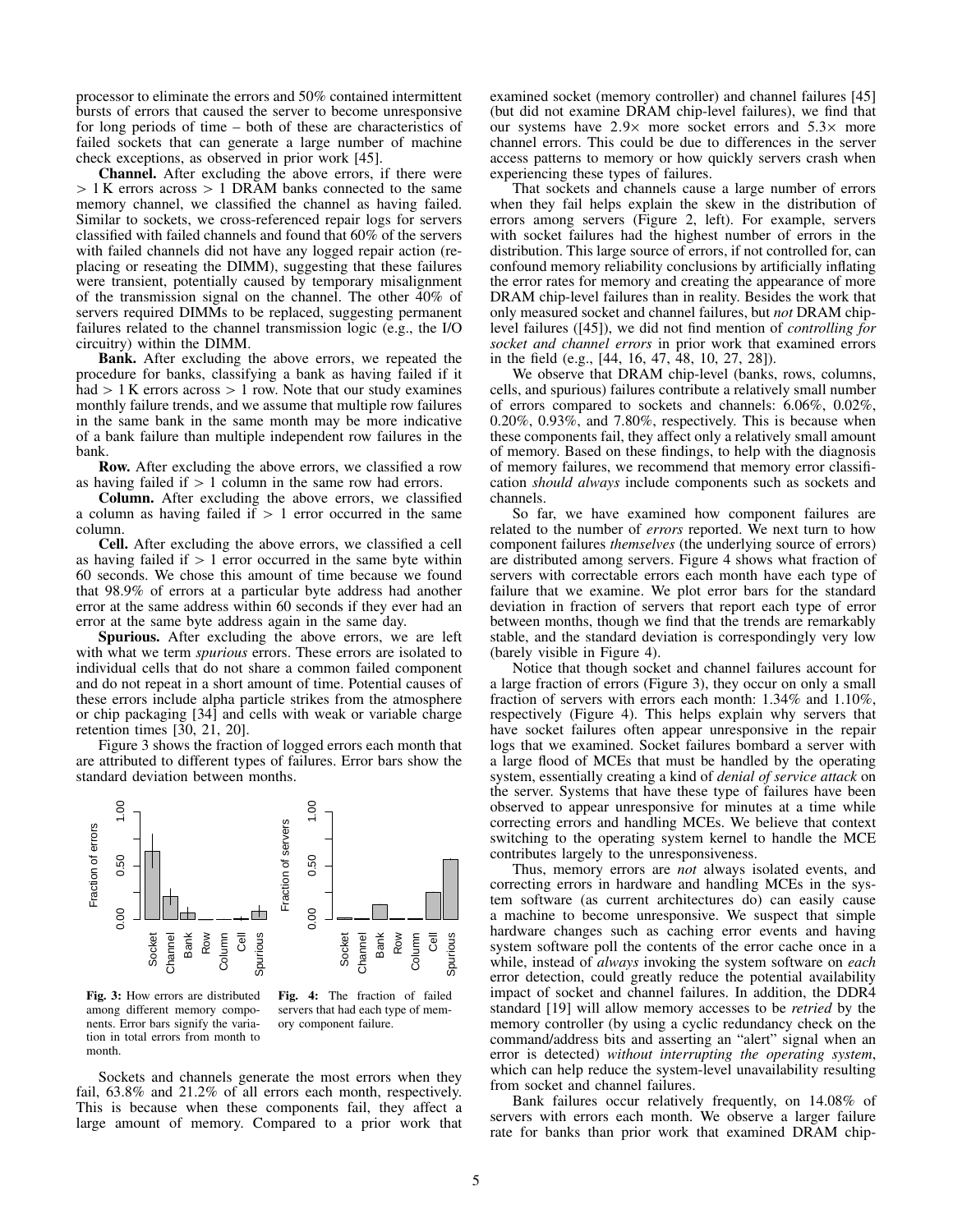level failures on Google servers, which found 2.02% of banks failed over the course of their study (Table 2 in  $[16]^4$ ). One reason for this difference could be the different composition of the servers evaluated. For example, while the prior work examined older DDR and DDR2 DIMMs from over five years ago, we examine newer DIMMs that use the DDR3 protocol. The relatively large occurrence of bank failures suggests that devices that support single chip failures (e.g., Chipkill [11]) can provide additional protection to help ensure that such failures do not lead to uncorrectable errors.

We find that row and column failures are relatively infrequent, occurring in 0.92% and 0.99% of servers each month. Prior work on Google servers found much larger rate of row  $(7.4\%)$  and column  $(14.5\%)$  failures [16]. We believe that the much larger estimate in prior work could potentially be due to the confounding effects of socket and channel errors. Such errors, if present and unaccounted for, can artificially increase the number of row and column errors (e.g., the socket and channel errors in Figure 3 may end up being misidentified as other types of errors).

We observe that a relatively large fraction of servers experience cell failures, 25.54%. Similar to row and column failures, prior work found a much larger amount of cell failures, 46.1%. As with rows an columns, this could also potentially be due to unaccounted-for socket and channel failures increasing the perceived number of cell failures. The prevalence of this type of failure prompted the prior work to examine the effectiveness of page offlining, where the operating system (OS) removes pages that contain failed cells from the physical address space. While the prior study evaluated page offlining in simulation using the same memory traces from their evaluation, we evaluate page offlining on a fraction (12,276) of the servers we examine in Section VI and find it to be less effective than reported in prior work ([16]).

While prior work, which may not have controlled for socket and channel failures, found repeat cell errors to be the dominant type of failure (e.g., [16, 48, 10]); when controlling for socket and channel failures (by identifying and separately accounting for the errors associated with them), we find *spurious failures* occur the most frequently, across 56.03% of servers with errors. Such errors can be caused by random DRAM-external events such as alpha particle strikes from the atmosphere or chip packaging [34] and DRAM-internal effects such as cells with weak or variable charge retention times [30, 21, 20]. This is significant because, as we mentioned before and as we will show in Section VI, spurious failures can limit the effectiveness of the page-offlining technique. To deal with these type of failures, more effective techniques for detecting and reducing the reliability impact of weak cells are required (some potential options are discussed in [21, 20]).

## IV. THE ROLE OF SYSTEM FACTORS

We next examine how various system factors are correlated with the occurrence of failures in the systems we examine. For this detailed analysis, we examine systems that failed over a span of three months from 7/13 to 9/13. We focus on understanding DRAM failures and excluded systems with socket and channel failures from our study. We examine the effects of DRAM density and DIMM capacity, DIMM vendor, DIMM architecture, age, and workload characteristics on failure rate.

#### *A. DIMM Capacity and DRAM Density*

DRAM density is measured in the number of bits per chip and is closely related to the DRAM cell technology and manufacturing process technology [20]. As DRAM cell and fabrication technology improves, devices with higher densities can be manufactured. The most widely-available chip density currently is 4 Gb as of 2014, with 8 Gb chips gaining adoption.

DRAM density is different from DIMM *capacity*. A DIMM of a certain capacity could be composed *in multiple ways* depending on the density and transfer width of its chips. For example, a 4 GB capacity DIMM could have  $16 \times 2$  Gb chips or  $8 \times 4$  Gb chips. Prior work examined DIMM *capacity* when drawing conclusions [44, 40], and observed trends that were, in the authors' own words, either "not consistent" [44] or a "weak correlation" [40] with error rate. This led the prominent Schroeder et al. work to conclude that "unlike commonly feared, we don't observe any indication that newer generations of DIMMs have worse error behavior." Our results with DRAM density stand to refute this claim as we explain below.

Similar to these works, we also find that the error trends with respect to *DIMM capacity* are *not consistent*. Figure 5 shows how the different capacities of DIMMs we examine are related to device failure rate.<sup>5</sup> The large error bars for 16 GB and 24 GB DIMMs are due to the relatively small number of DIMMs of those types. Notice that there is no consistent trend across DIMM capacities.



Fig. 5: The relative failure rate for servers with different DIMM capacities. Similar to prior work, we find no consistent reliability trend.

Fig. 6: The relative failure rate for servers with different chip densities. Newer densities (related to newer technology nodes) show a trend of higher failure rates.

In contrast to prior works [44, 40], we *do* observe indication that *newer generations of DRAM chips have worse error behavior* by examining failure rate as a function of DRAM chip density. The servers we analyzed contained three different types of DRAM chip densities: 1 Gb, 2 Gb, and 4 Gb. Figure 6 shows *how different DRAM chip densities are related to device failure rate*. We can see that there is a clear trend of increasing failure rate with increasing chip density, with 2 Gb devices having  $2.4\times$  higher failure rates than 1 Gb devices and 4 Gb devices having  $1.8\times$  higher failure rates than 2 Gb devices. This is troubling because it indicates that business-as-usual practices in DRAM design will likely lead to increased memory failure rates in the future, as predicted by both industry [20] and academia [21, 23, 38, 39] in recent works. To understand the source of this trend, we next examine the failure rate for DRAM cells.

Figure 7 shows the cell failure rate computed by normalizing the failure rates in Figure 6 by the number of cells in each chip. Interestingly, cell failure rate had a brief increase going from 1 Gb chips to 2 Gb chips but a recent decrease going from 2 Gb chips to 4 Gb chips. This shows that the reliability of *individual DRAM cells* may be improving recently. This is

<sup>4</sup>Other studies (e.g., [47, 48]) have similar findings. For brevity, we compare against [16].

<sup>5</sup>Recall from Section II-E that we examine *relative* server failure rates compared to the sampled control group. Though relative failure rates happen to be in the range  $[0, 1]$ , they should not be confused with absolute failure rates across the fleet.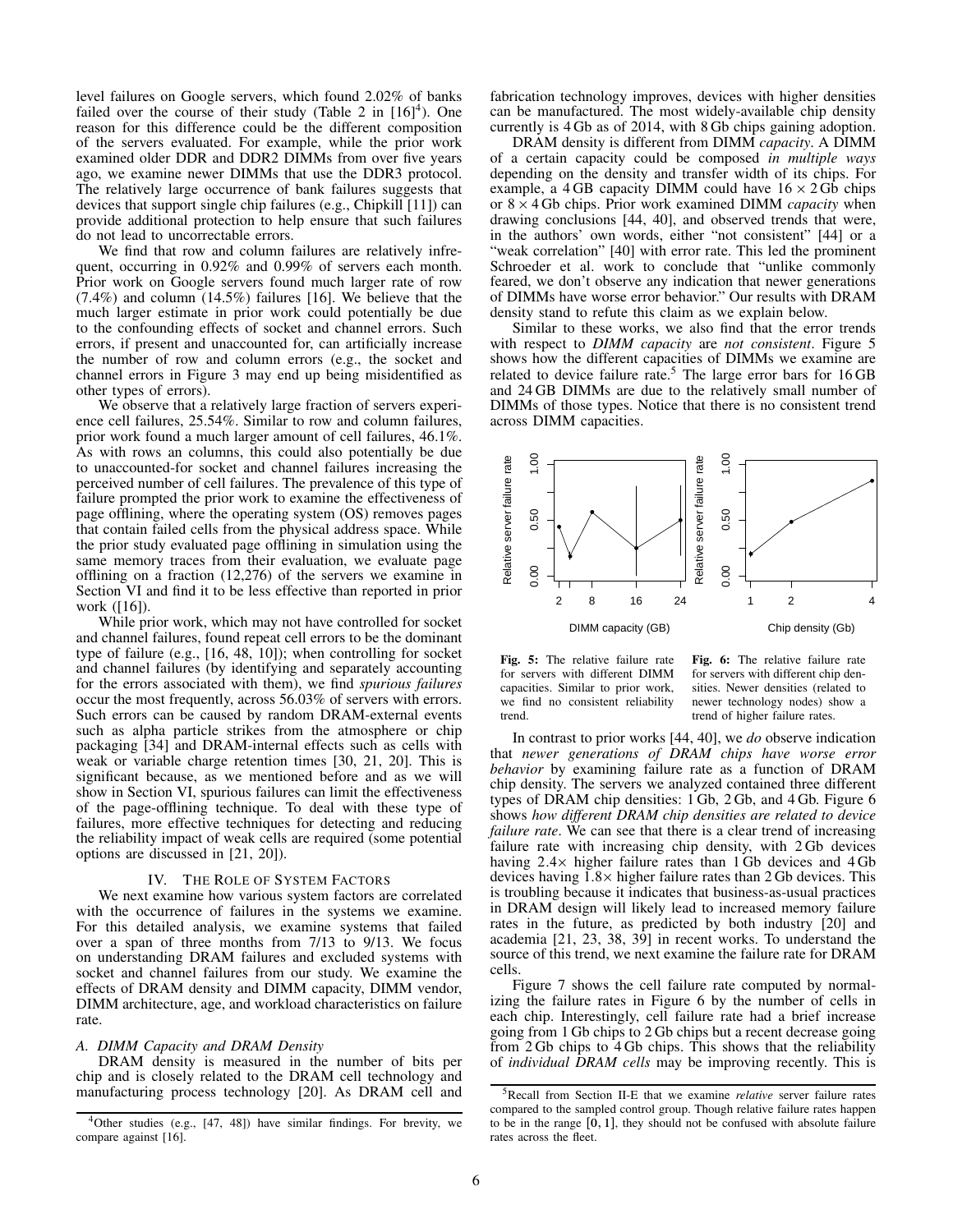likely due to the large amounts of effort that DRAM manufacturers put into designing faster and more reliable DRAM cell architectures. Our insight is that *small improvements in DRAM cell reliability are easily outpaced by the quadratic increase in number of cells per chip*, leading to the trend of net decrease in DRAM reliability as shown by the server failure rate data in Figure 6. Unless more-than–quadratic improvements in DRAM cell reliability are achieved in future devices, maintaining or decreasing DRAM server failure rates in the future (while still increasing DRAM chip capacity) will be untenable without stronger hardware and/or software error correction.



Chip density (Gb)

Fig. 7: The relative per-cell failure rate at different technology nodes (chip densities).

## *B. DIMM Vendor*

DIMM vendors purchase chips from DRAM chip manufacturers and assemble them into DIMMs. While we have information on DIMM manufacturer, we do not have information on the DRAM chip manufacturers in our systems.

Figure 8 shows the failure rate for servers with different DIMM vendors.<sup>6</sup> We observe that failure rate varies by over  $2\times$  between vendors (e.g., Vendor B and Vendor C). The differences between vendors can arise if vendors use less reliable chips from a particular foundry or build DIMMs with less reliable organization and manufacturing. Prior work [48, 10] also found a large range in the server failure rate among vendors of  $3.9\times$ .



DIMM vendor (anonymized)

Fig. 8: Relative server failure rate for different vendors varies widely.

## *C. DIMM Architecture*

We next examine how DIMM architecture affects server failure rate. We examine two aspects of DIMM design that have not been studied in published literature before: the number of data chips (not including chips for ECC) per DIMM and the transfer width of each chip.

Figure 9 plots the failure rate for servers with DIMMs with different numbers of data chips for each of the densities that we examine. The DIMMs that we examine have 8, 16, 32, and 48 chips. We make two observations from Figure 9.



Fig. 9: The relative failure rate of servers with DIMMs with different numbers of data chips separated by chip density.

Fig. 10: The relative failure rate of servers with DIMMs with different chip transfer widths separated by chip density.

First, for a given number of chips per DIMM, servers with higher chip densities generally have higher average failure rates. This illustrates how chip density is a first-order effect when considering memory failure rate (as we showed in Figure 6).

Second, we find that server failure rate trends with respect to chips per DIMM are dependent on the *transfer width* of the chips – the number of data bits each chip can transfer in one clock cycle. In order to transfer data at a similar rate, DIMMs with fewer (8 or 16) chips must compensate by using a larger transfer width of 8 bits per clock cycle (and are called  $\times$ 8 devices) while DIMMs with more chips (32 or 48) can use a smaller transfer width of 4 bits per clock cycle (and are called -4 devices). We have annotated the graph to show which chip counts have transfer widths of  $\times$ 4 bits and  $\times$ 8 bits.

We observe two trends depending on whether chips on a DIMM have the same or different transfer widths. First, among chips of the *same* transfer width, we find that increasing the number of chips per DIMM increases server failure rate. For example, for 4 Gb devices, increasing the number of chips from 8 to 16 increases failure rate by 40.8% while for 2 Gb devices, increasing the number of chips from 32 to 48 increases failure rate by 36.1%. Second, once the number of chips per DIMM increases beyond 16 and chips start using a *different* transfer width of  $\times 8$ , there is a decrease in failure rate. For example, for 1 Gb devices, going from 16 chips with a  $\times 8$  interface to 32 chips with a  $\times$ 4 interface decreases failure rate by 7.1%. For  $2 \overline{G}$ b devices, going from 8 chips with a  $\times 8$  interface to 32 chips with a  $\times$ 4 interface decreases failure rate by 13.2%.

To confirm the trend related to transfer width, we plotted the failure rates dependent on transfer width alone in Figure 10. We find that, in addition to the first-order effect of chip density increasing failure rate (Effect 1), there is a consistent increase in failure rate going from  $\times$ 4 to  $\times$ 8 devices (Effect 2).

We believe that both effects may be partially explained by considering how number of chips and transfer width contribute to the electrical disturbance within a DIMM that may disrupt the integrity of the signal between components. For example, a larger transfer width increases internal data transfer current (e.g.,  $I_{DD4R/W}$  in Table 19 of [35], which compares the power consumption of  $\times$ 4 and  $\times$ 8 DRAM devices), leading to additional power noise across the device. Such power noise could induce additional memory errors if, for example, charge were to get trapped in components. Interestingly, we find that, for a given chip density, *the best architecture for device reliability occurs when there is, first, low transfer width and, second, low chips per DIMM*. This is shown by the 2 Gb devices with 32 chips with a  $\times 4$  interface compared to the other 2 Gb devices in Figure 9.

<sup>&</sup>lt;sup>6</sup>We have made the vendors anonymous.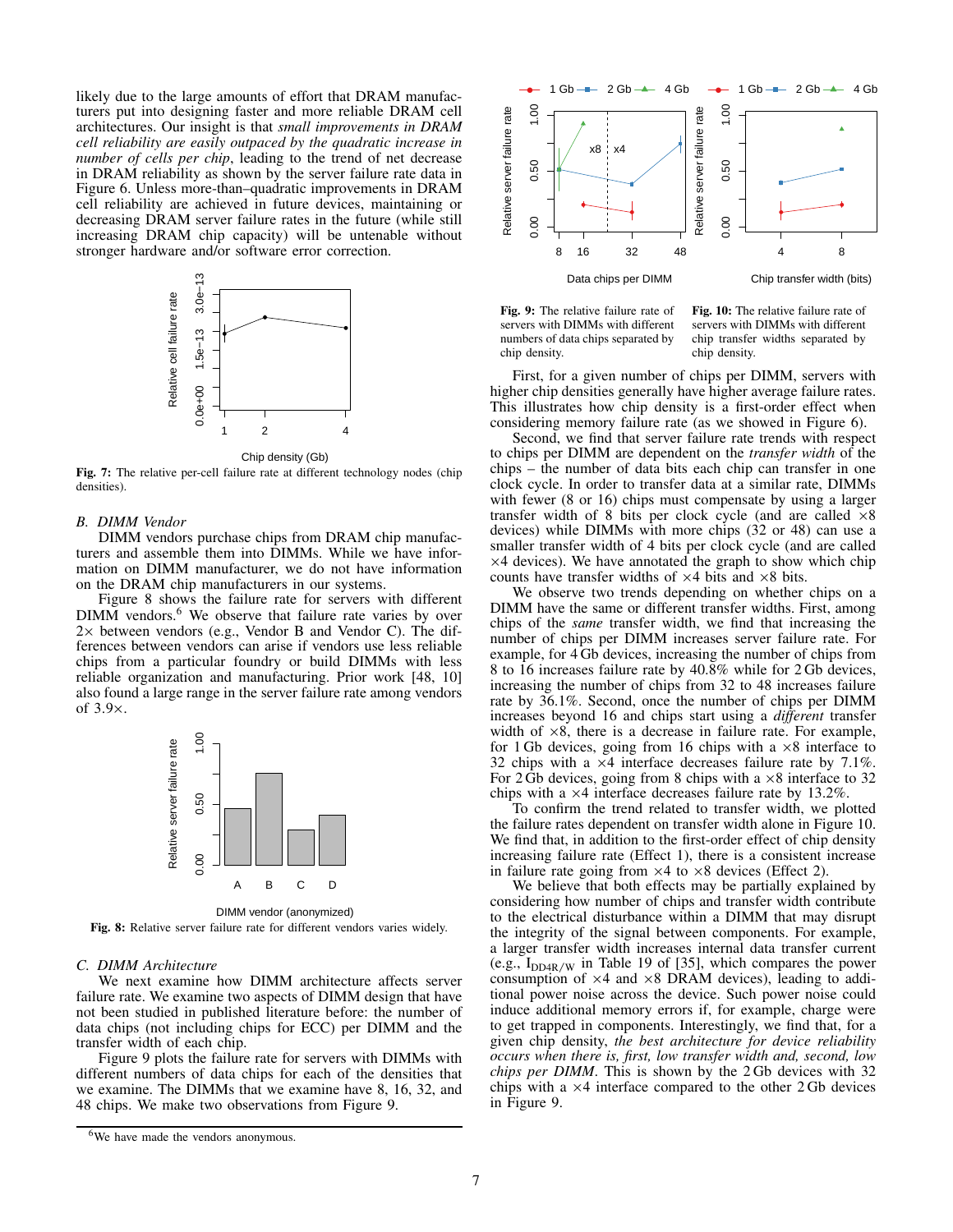#### *D. Workload Characteristics*

We next examine how workload-related characteristics such as CPU utilization (the average utilization of the CPUs in a system), memory utilization (the fraction of physical memory pages in use), and workload type affect server failure rate. Prior work examined CPU utilization and memory utilization and found that they were correlated positively with failure rate [44].

We measure CPU utilization as the fraction of non-idle cycles versus total cycles across the CPUs in a server. Due to software load balancing, we find that CPU utilization among cores in a server running the same workload are relatively similar, and so the average utilization across the cores is reasonably representative of each core's individual utilization. We measure memory utilization as the fraction of pages allocated by the OS. Note that memory utilization does not describe *how* the cells in pages are accessed. For this reason, we examine workloads as a proxy for how cells are accessed. We plot how CPU utilization and memory utilization are related to server failure rate in Figures 11 and 12.





Fig. 12: The relative failure rate of servers with different average memory utilizations.

Contrary to what was observed in prior work, we do *not* find a correlation between either CPU utilization or memory utilization and failure rate. We observe multiple local maxima for failure rate compared to CPU utilization and memory utilization across all the chip densities. We believe that this is due to the more diverse workloads that we examine (Table I) compared to prior work [44, 47, 48, 10], which mainly examined a homogeneous workload. The implications of this are that memory failure rate may depend more on the *type* of work as opposed to the CPU or memory utilization the work causes.

To examine how the *type of work* a server performs affects failure rate, we plotted the server failure rate for the different workload types at Facebook in Figure 13. We observe that, depending on the workload, failure rate can vary by up to  $6.5\times$ , as shown by the difference between servers executing a Databasetype workload compared to those executing a Hadoop-type workload. While we leave the detailed examination of how workloads affect memory failure rate to future work, we hypothesize that certain types of workload memory access patterns may increase the likelihood of errors. For example, prior work has shown that memory errors can be induced in a controlled environment by accessing the same memory row in rapid succession [23]. Such an access pattern involves modifying data and writing it back to memory using the clflush and mfence instructions. We believe it would be interesting to examine what types of workloads exhibit this behavior. Examele the monthly interest in the most contribute rate of the monthly interest of the monthly interest of the monthly interest of the monthly interest of the monthly interest of the monthly interest of the monthly inter

### *E. Server Age*

We examine next how age affects server failure rate. The servers we analyzed were between one and four years old, with an average age of between one and two years. Figure 14 shows



Fig. 13: The relative failure rate of servers that run different types of workloads (Table I) can vary widely.

that chip density once again plays a large role in determining server failure rate: For a given age, servers with 4 Gb devices have a 15.3% higher failure rate on average than 2 Gb devices, and servers with 2 Gb devices have a 23.9% higher failure rate on average than 1 Gb devices.

We do not observe any general *age-dependent* trend in server failure rate when controlling for the effects of density alone. One reason for this is that age is correlated with other server characteristics. For example, we find that in addition to being correlated with chip density (correlation coefficient of  $-0.69$ ), age is also correlated with the number of CPUs in a system (correlation coefficient of  $-0.72$ ). Figure 15 shows the trend for age for different combinations of chip density and CPUs (which we will denote as  $\langle x, y \rangle$  where x is chip density in Gb and  $y$  is number of CPUs). We make two observations from Figure 15.

First, we find that among systems of *the same age*, more cores lead to higher failure rates. For example, consider the  $\langle 2, * \rangle$  systems that are two years of age: going from  $4 \rightarrow 12$ cores increases failure rate by 21.0% and going from  $12 \rightarrow 16$ cores increases failure rate by 22.2%. Figure 16, which plots the server failure rate with respect to different numbers of CPUs confirms this trend, with 2 Gb systems with 16 cores having a 40.0% higher failure rate than 2 Gb systems with 4 cores. This could potentially be due to more cores accessing DRAM more intensely and wearing out DRAM cells at a faster rate, a failure mode that was shown in a prior controlled study [6].

The most related trend observed in prior work was that CPU frequency was shown to be correlated with error rate [40]. The trend we observe with respect to CPU count is significant because the number of CPU cores per processor is increasing at a much faster rate than CPU frequency and so our results allow us to predict that future processor generations will likely continue to induce higher rates of errors in DRAM devices.

Second, among systems with *the same number of cores*, older machines generally have higher failure rates than younger machines. For example, for the  $\langle 2, 12 \rangle$  system, average failure rate increases by 2.8% going from  $2 \rightarrow 3$  years of age, and average failure rate increases by 7.8% going from  $3 \rightarrow 4$  years of age. This is consistent with prior observations from the field that showed that failure rates can increase with age [44], though we observe a much clearer trend compared to prior work (e.g., Figure 10 in [44] shows large fluctuations in failure rate over time) because we have controlled for correlated factors such as chip density and CPU count. Not all systems exhibit this trend, however: the  $\langle 1, 12 \rangle$  system shows a small decrease in failure rate going from  $3 \rightarrow 4$  years of age, which could be due to second-order effects on failure rate from other factors that may be correlated with age, such as transfer width.

## V. MODELING DRAM FAILURES

We next develop a model for DRAM failures using the data collected from our study. We use a statistical regression analysis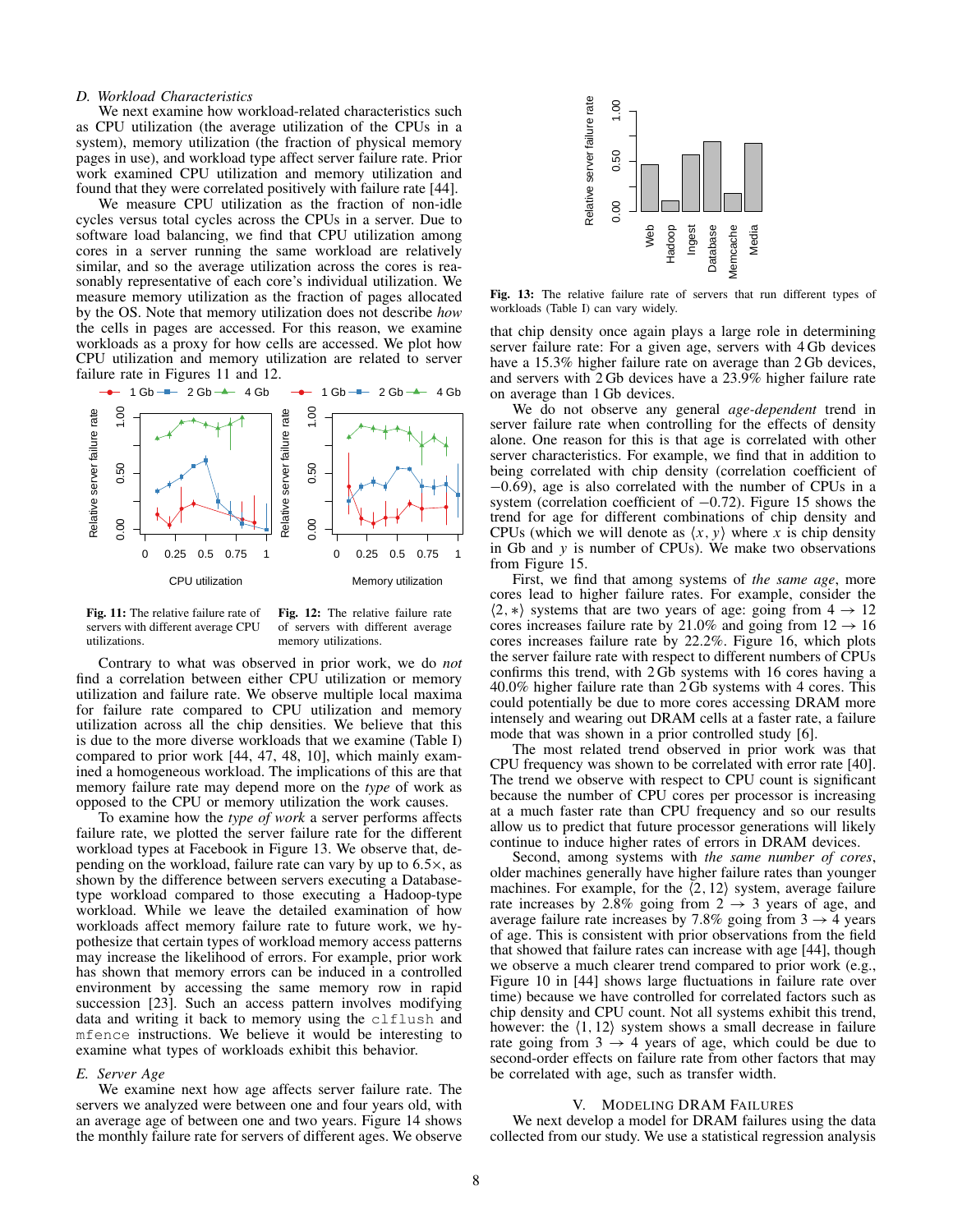

Fig. 14: The relative failure rate of servers of different ages. There is no clear trend when controlling *only* for chip density.

Fig. 15: The relative failure rate of servers of different (chip density, CPU count) configurations. When controlling for density and CPUs together, older devices usually have higher failure rates.

Fig. 16: The relative failure rate of servers with different numbers of CPU cores. Servers with more CPUs have higher failure rates.

TABLE II: The factors in our regression analysis and the resulting error model.  $p$ -value is the likelihood that a characteristic is inaccurately modeled: lower p-values indicate more accurate modeling. Significant? is whether the p-value is  $< 0.01$ , corresponding a  $< 1\%$  chance that the characteristic is inaccurately modeled.  $\beta$ -coefficient is the characteristic's contribution to error rate and standard error is how much the model differs from the measured values for a given characteristic. The model is publicly available at [1].

| Characteristic       | Description                                                                                                                                                                                                                                                                                | $p$ -value                              | Significant?   | $\beta$ -coefficient    | Standard error                    |
|----------------------|--------------------------------------------------------------------------------------------------------------------------------------------------------------------------------------------------------------------------------------------------------------------------------------------|-----------------------------------------|----------------|-------------------------|-----------------------------------|
| Intercept            | A baseline server with $\overline{1 \text{ Gb}}$ chips with a $\times$ 4 interface and 0<br>for all other factors.                                                                                                                                                                         | $< 2.000 \times 10^{-16}$               | Yes            | $-5.511$                | $3.011 \times 10^{-1}$            |
| Capacity             | DIMM capacity (GB).                                                                                                                                                                                                                                                                        | $< 2.000 \times 10^{-16}$               | Yes            | $9.012 \times 10^{-2}$  | $2.\overline{168 \times 10^{-2}}$ |
| Density2Gb           | 1 if the server has 2 Gb density chips; 0 otherwise.                                                                                                                                                                                                                                       | $< 2.000 \times 10^{-16}$               | Yes            | 1.018                   | $1.039 \times 10^{-1}$            |
| Density4Gb           | 1 if the server has 4 Gb density chips; 0 otherwise.                                                                                                                                                                                                                                       | $< 2.000 \times 10^{-16}$               | <b>Yes</b>     | 2.585                   | $1.907 \times 10^{-1}$            |
| Chips                | Number of chips per DIMM.                                                                                                                                                                                                                                                                  | $< 2.000 \times 10^{-16}$               | Yes            | $-4.035 \times 10^{-2}$ | $1.294 \times 10^{-2}$            |
| Width <sub>8</sub>   | 1 if the server has $\times 8$ DRAM chips; 0 otherwise.                                                                                                                                                                                                                                    | 0.071                                   | N <sub>o</sub> | $2.310 \times 10^{-1}$  | $1.277 \times 10^{-1}$            |
| $CPU\%$              | Average CPU utilization $(\%)$ .                                                                                                                                                                                                                                                           | $< 2.000 \times 10^{-16}$               | Yes            | $1.731 \times 10^{-2}$  | $1.\overline{633 \times 10^{-3}}$ |
| Memory $%$           | Average fraction of allocated physical pages $(\%)$ .                                                                                                                                                                                                                                      | 0.962                                   | N <sub>o</sub> | $5.905 \times 10^{-5}$  | $1.\overline{224 \times 10^{-3}}$ |
| Age                  | Server age (years).                                                                                                                                                                                                                                                                        | $\leq$ 2.000 $\times$ 10 <sup>-16</sup> | Yes            | $2.296 \times 10^{-1}$  | $3.956 \times 10^{-2}$            |
| <b>CPUs</b>          | Number of physical CPU cores in the server.                                                                                                                                                                                                                                                | $\leq 2.000 \times 10^{-16}$            | <b>Yes</b>     | $2.126 \times 10^{-1}$  | $1.449 \times 10^{-2}$            |
| <b>Failure model</b> | $\ln[\mathcal{F}/(1-\mathcal{F})] = \beta_{Intercept} + (Capacity \cdot \beta_{Capacity}) + (Density2Gb \cdot \beta_{Density2Gb}) + (Density4Gb \cdot \beta_{Density4Gb}) + (Chips \cdot \beta_{Chips})$<br>+(CPU% · $\beta_{CPU\%}$ ) + (Age · $\beta_{Age}$ ) + (CPUs · $\beta_{CPUs}$ ) |                                         |                |                         |                                   |

to determine which server characteristics have a statistically significant effect on failure rate and how much they contribute to failure rate. The resulting model can then be used to examine how relative server failure rate changes for servers with different characteristics, which can be used to reason about the relative reliability of different server configurations.

We used R [3] for our statistical analysis. We performed a logistic regression [15, 32] on a binary characteristic that represented whether a server was part of the error group or control group of servers (see Section II-E for our error and control group classification/formation). We include most of the characteristics we analyzed in Section IV in our regression with the exception of DIMM vendor because it is anonymized and workload type because it is difficult to apply outside the context of our fleet.<sup>7</sup> One limitation of the logistic regression model is that it is able to identify only *linear relationships* between characteristics and failure rates. On the other hand, using a logistic regression made analyzing our large data set of errors across many variables tractable.

Table II shows the parameters and output of the regression and the resulting model (in the last row). The first two columns describe the factors included in the regression. The third column lists the resulting p-value for each factor after performing the logistic regression. The  $p$ -value is the likelihood that a characteristic is inaccurately modeled: lower p-values indicate more accurate modeling. The fourth column describes whether the *p*-value is  $\lt$  0.01, corresponding to a  $\lt$  1% chance that the characteristic is inaccurately modeled. The fifth column,  $\beta$ - coefficient, is the characteristic's contribution to error rate and the last column, standard error, is how much the model differs from the measured values for a given characteristic.

The *Intercept* is a byproduct of the regression and helps the model fit the measured data better. It represents a server with a certain set of baseline characteristics (listed in Table II) and 0 for all other factors (0 CPUs, 0 years old, and so on). The factors *Density2Gb* and *Density4Gb* take on the value 0 or 1 depending on whether the server has the characteristic (in which case the value is 1) or does not (0). Note that the regression analysis computes the  $\beta$ -coefficients for these variables in such a way that when they are added to the model, they effectively replace the default values represented in  $\beta_{Intercept}$  (e.g., though  $\beta_{Intercept}$  represents a server with 1 Gb chips, when *Density2Gb* is set to 1, the model computes the failure rate of servers with 2 Gb chips).

Note that a characteristic that is included in the model does not necessarily mean that it affects failure rate in the real world. It may mean that it is only correlated with other characteristics that *do* affect failure rate. The opposite is true as well: A characteristic that is *not* included in the model may in fact contribute to failure rate but its effects are captured by other characteristics present in the model. For example, Figure 17 shows a heatmap representing the correlation between the different measured factors: darker colors correspond to a stronger correlation while lighter colors correspond to a weaker correlation. While some factors that are independent of one another have weak or no correlation (i.e., close to 0, such as CPUs and Chips), others show strong correlations (i.e., more/less than  $\pm 0.8$ , such as Capacity and Chips). We have discussed and attempted to control for these correlations in Section IV.

<sup>7</sup>This results in these contributions to the model being expressed *indirectly* though other factors, whose values will be computed, in part, based on how they are correlated with different vendors/workloads.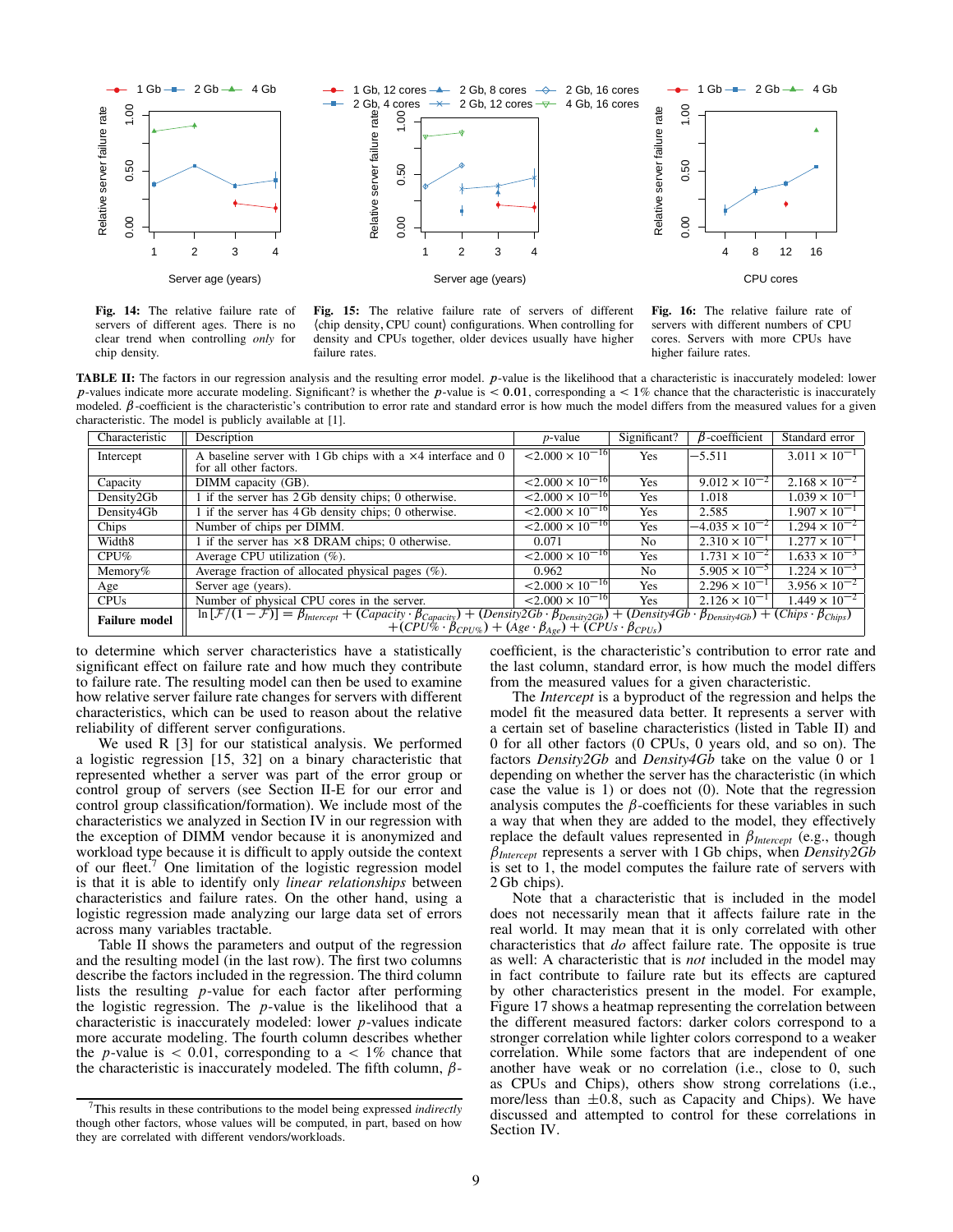

Fig. 17: The correlation between different measured factors.

Using the equation in Table II, we can solve for  $\mathcal{F}$ , the rate of memory failure for a server with a given set of characteristics. For example, Table III compares the failure rates predicted by the model for four different server types: (1) a *low-end server* with low density DIMMs and few CPUs, (2) a *high-end (HE) server* with high density DIMMs and twice as many CPUs as the low-end server, (3) a high-end server that uses *lowerdensity DIMMs (HE/* $\downarrow$  *density)*, and (4) a high-end server that uses *half as many CPUs (HE/* $\downarrow$ *CPUs)*. So that the workload is kept roughly similar across the configurations, we double the CPU utilization for servers with half as many CPUs.

| TABLE III: Predicted relative failure rates among different server types. |  |  |  |
|---------------------------------------------------------------------------|--|--|--|
|---------------------------------------------------------------------------|--|--|--|

| Factor                                       | Low-end | High-end (HE) | HE/↓ density | HE/ <sup>1</sup> CPU <sub>s</sub> |
|----------------------------------------------|---------|---------------|--------------|-----------------------------------|
| Capacity                                     | $4$ GB  | 16 GB         | 4GB          | $16$ GB                           |
| Density2Gb                                   |         |               |              |                                   |
| Density4Gb                                   |         |               |              |                                   |
| Chips                                        | 16      | 32            | 16           | 32                                |
| $CPU\%$                                      | 50%     | 25%           | 25%          | 50%                               |
| Age                                          |         |               |              |                                   |
| CPUs                                         | 8       | 16            | 16           | 8                                 |
| <b>Predicted</b><br>relative<br>failure rate | 0.12    | 0.78          | 0.33         | 0.51                              |

We can see that the model-predicted failure rate of the highend server is  $6.5 \times$  that of the low-end server. This agrees with the trends that we observed in Section IV, which showed, for example, increasing failure rates with increasing chip density and number of CPUs. Interestingly, the model can be used to provide insight into the relative change in error rate for *different system design choices*. For example, the failure rate of the high-end server can be reduced by 57.7% by using lower density DIMMs and by 34.6% by using half as many cores. This indicates that designing systems with lower density DIMMs can provide a larger DRAM reliability benefit than designing systems with fewer CPUs. In this way, the model that we develop allows system architects to easily and quickly explore a large design space for memory reliability. We hope that, by using the model, system architects can evaluate the reliability trade-offs of their own system configurations in order to achieve better memory reliability. We make the model also available online at [1].

## VI. EFFECT OF PAGE OFFLINING AT SCALE

We next discuss the results of a study performed to examine ways to reduce memory errors using page offlining [49, 16]. Page offlining removes a physical page of memory that contains a memory error from the set of physical pages of memory that the operating system can allocate. This reduces the chance of a more severe uncorrectable error occurring on that page compared to leaving the faulty page in the physical address space. While prior work evaluated page offlining using simulations on memory traces [16], we deployed page offlining on a fraction of the machines we examined (12,276 servers) and observed the results. We next describe the system design decisions required to make page-offlining work well at a large scale, and analyze its effectiveness.

## *A. Design Decisions and Implementation*

The three main design decisions we explore with respect to utilizing page offlining in practice are: (1) *when* to take a page offline, (2) *for how long* to take a page offline, and (3) *how many* pages to take offline (the first and last of which were also identified in [16]).

*(1) When to take a page offline?* ECC DIMMs provide flexibility for tolerating correctable errors for a certain amount of time. In some settings, it may make sense to wait until a certain number of memory errors occur on a page in a certain amount of time before taking the page offline. We examine a conservative approach and take any page that had a memory error offline immediately (the same as the most aggressive policy examined in prior work [16]). The rationale is that leaving a page with an error in use increases the risk of an uncorrectable error occurring on that page. Another option could be to leave pages with errors in use for longer and, for example, design applications that are not as adversely affected by memory errors. Such an approach is taken by Flikker [31], which developed a programming model for reasoning about the reliability of data, and by heterogeneous-reliability memory systems where parts of memory can be less reliable and application data that is less vulnerable to errors can be allocated there [33].

*(2) For how long to take a page offline?* One question that arose when designing page offlining at a large scale was how to make an offlined page persist across machine reboots (both planned and unplanned) and hardware changes (e.g., disk replacement). Neither of these cases are handled by existing techniques. Allowing an offlined page with a permanent error to come back online can defeat the purpose of page offlining by increasing the window of vulnerability for uncorrectable errors. We examine a policy that takes pages offline *permanently*. To keep track of offlined pages across machine reboots, we store offlined pages by host name in a distributed database that is queried when the OS kernel loads. This allows known-bad pages to be taken offline before the kernel allocates them to applications. Entries in this database need to be updated as DRAM parts are replaced in a system.

*(3) How many pages to take offline?* Taking a page offline reduces the size of physical memory in a system and could cause increased swapping of pages to storage. To limit the negative performance impact of this, we place a cap on the number of physical pages that may be taken offline. Unlike prior work, as we showed in Section III-B, socket and channel failures can potentially cause page offlining to remove large portions of the physical address space, potentially causing large amounts of swapping to storage and degrading performance. To check how many pages have been taken offline, logs are routinely inspected on each machine. When the amount of physical memory taken offline is greater than 5% of a server's physical memory capacity, a repair ticket is generated for the server.

## *B. Effectiveness*

Figure 18 shows a timeline of the normalized number of errors in the 12,276 servers that we examine (unlike the rest of this study, we only examine a small number of servers for this technique). The experiment was performed for 86 days and we measure the number of errors as a moving average over 30 days. As it was a production environment, page offlining was deployed on all of the machines over the course of several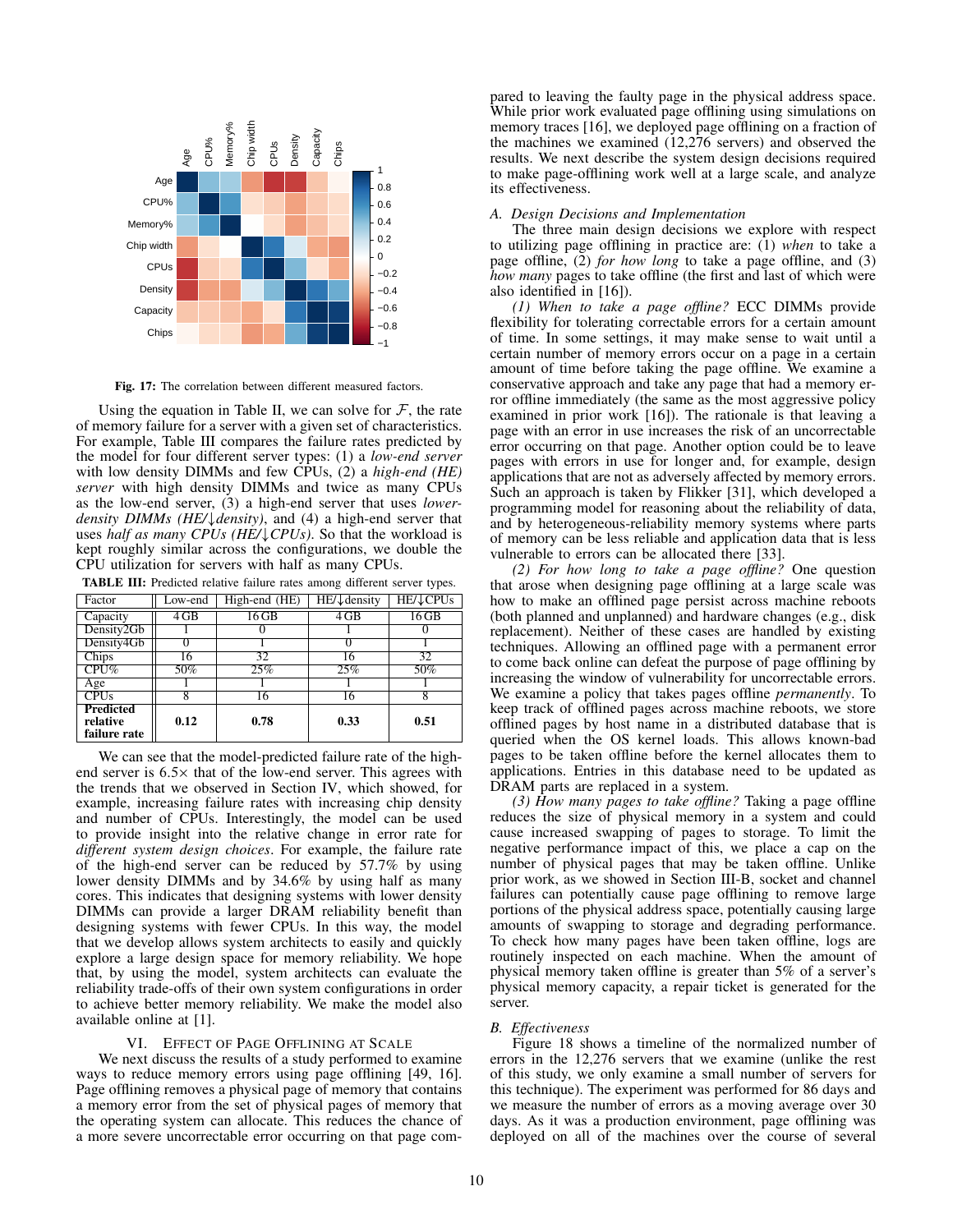days. We divide the graph into three regions based on the different phases of our experiment. Region a shows the state of the servers before page offlining was deployed. Region b shows the state of the servers while page offlining was deployed gradually to 100% of the servers (so that any malfunctions of the deployment could be detected in a small number of machines and not all of them). Region c shows the state of the servers after page offlining was fully deployed.



Fig. 18: The effect of page offlining on error rate.

The initial hump in Region a from days 0 to 7 was due to a bank failure on one server that generated a large number of errors. By day 8 its effects were no longer noticeable in the moving average and we compare the effectiveness of page offlining to the error rate after day 8.

There are three things to note from Figure 18. First, after deploying page offlining to 100% of the fleet at day 25, error rate continues to decrease until day 50. We believe that this is because some pages that contained errors, but which were not accessed immediately after deploying page offlining, were eventually accessed, triggering an error and taking the page offline. In addition, some pages cannot be taken offline immediately due to restrictions in the OS, which we will describe in the next section. Second, comparing the error rate at day 18 (right before initial testing) to the error rate at day 50 (after deploying page offlining and letting the servers run for a couple of weeks), the error rate decreased by around 67%. This is smaller than the 86% to 94% error rate reduction reported in Hwang et al.'s study [16]. One reason for this could be that the prior study may have included socket and channel errors in their simulation – increasing the number of errors that could be avoided due to page offlining. Third, we observe a relatively large rate of error occurrence (e.g., at day 57 the error rate is still around 18% of the maximum amount), even after page offlining. This suggests that it is important to design devices and other techniques that help reduce the error rate that does not seem to be affected by aggressive page offlining.

#### *C. Limitations*

While page offlining is relatively effective at reducing the number of reported errors, we find that it has two main limitations that were not addressed in prior work. First, it reduces memory capacity, which requires repairing a machine after a certain fraction of its pages have been taken offline. Second, it may not always succeed in real systems. We additionally logged the failure rate of page offlining and found that around  $6\%$  of the attempts to offline a page initially failed. One example we found of why a page may fail to be offlined in the Linux kernel is if its contents cannot be locked for exclusive access. For example, if its data is being prefetched into the page cache at the time when it is to be offlined, locking the page could result in a deadlock, and so the Linux kernel does *not* allow this. This, however, could be easily fixed by retrying page-offlining at a later time, at the expense of added complexity to system software.

Despite these limitations, however, we find that page offlining – when adapted to function at scale – provides reasonable memory error tolerance benefits, as we have demonstrated. We look forward to future works that analyze the interaction of page offlining with other error correction methods.

## VII. RELATED WORK

To the best of our knowledge, we have performed the first analysis of DRAM failure trends (on modern DRAM devices using modern data-intensive workloads) that have not been identified in prior work (e.g., chip density, transfer width, workload type), presented the first regression-based model for examining the memory failure rate of systems, and performed the first analysis of page offlining in the field. Prior large scale empirical studies of memory errors analyzed various aspects of memory errors in different systems. We have already presented extensive comparisons to the most prevalent of them [44, 16, 47, 48, 10] throughout the paper. We will discuss these and others here briefly.

Schroeder et al. performed the first study of memory errors in the field on a majority of Google's servers in 2009 [44]. The authors' study showed the relatively high rate of memory errors across Google's server population, provided evidence that errors are dominated by device failures (versus alpha particles), and noted that they did not observe any indication that newer generations of DRAM devices have worse error behavior, that CPU and memory utilization are correlated with error rate, and that average server error rate is very high – findings clarified by our study in this paper, five years later, as we explained in Section III. Their work formed the basis for what is known of DRAM errors in the field.

Hwang et al. performed an analysis on a trace of memory errors from a sample of Google servers and IBM supercomputers, showing how errors are distributed across various DRAM components [16], but *without* controlling for the effect of socket and channel failures. The high number of repeat address errors led them to simulate the effectiveness of page offlining (proposed in [49]) on the memory error traces, which they found to reduce error rate by 86% to 94%. Note that their study of page offlining, unlike ours (presented in Section VI), was done purely in simulation, not in a large scale system.

Sridharan et al. examined memory errors in a supercomputing environment [47, 48, 10]. Similar to Hwang et al., they found that most memory errors are permanent and additionally identified occurrences of multi-DIMM errors, and speculated as to their origin. They also found that DRAM vendor and age are correlated with error rate. Concurrent to our work, Sridharan et al. also observe that average server errors are much larger than median server errors [46], though we quantify and provide a model for the *full distribution* of errors per server. Siddiqua et al. provided an error classification methodology for the memory controller and memory bus, but did not classify memory errors at a finer DRAM chip-level granularity as we do [45]. They found that a small number of faults generate a large number of errors and that faults are predominantly permanent.

Nightingale et al. examined the failure rate of consumer PCs and showed that increased CPU frequency is correlated with increased DRAM error rates [40]. A pair of works by Li et al. analyzed memory errors on 212 Ask.com servers and evaluated their application-level impact [27, 28]. They found that most memory errors are permanent and that memory errors affected applications in noticeable ways, and proposed a technique to monitor memory for errors to reduce application impact.

#### VIII. CONCLUSIONS

We performed a comprehensive analysis of the memory errors across all of Facebook's servers over fourteen months. We analyzed a variety of factors and how they affect server failure rate and observed several new reliability trends for memory systems that have not been discussed before in literature. We find that (1) memory errors follow a power-law